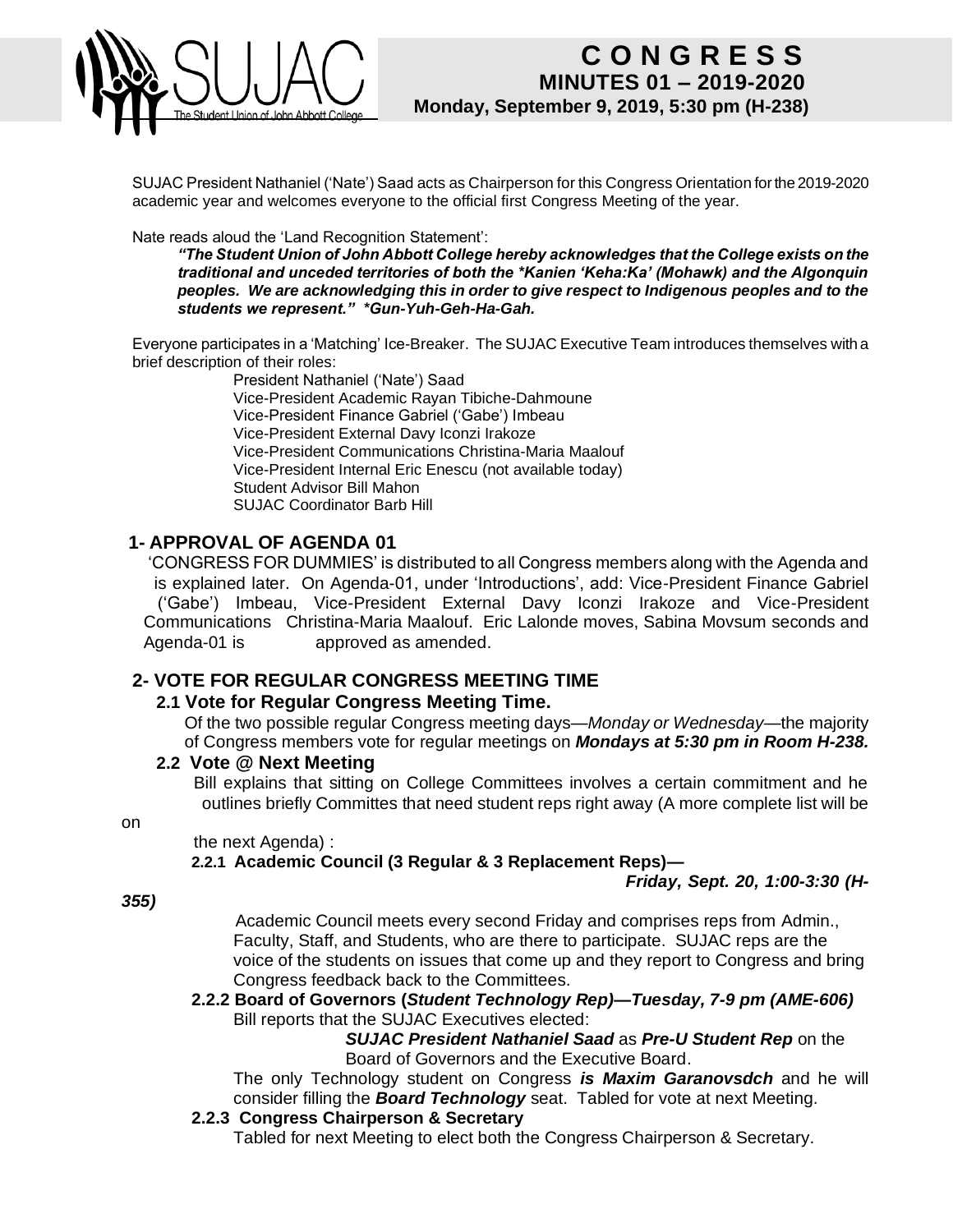Nate explains the two roles: Chairperson guides the meetings and the Secretary takes minutes (Barb types them). A 'Congress Chairperson & Secretary' procedure handout is distributed to those interested in running. Tabled for next meeting.

## **2.2.4 Statutes & Statements/'Stats & States' Congressional Committee**

SUJAC President Nate Saad will open the 'Stats & States" Congressional Committee next meeting to review the SUJAC Constitution. Those interested in participating may sign up with Nate next week. Tabled.

## **2,2.5 Committees (Vote Today)**

- **2.2.5.1 Academic Programs Coordination (APCC)—***Wed, Sept. 11, 1-2:30 (H-108) Zihe Yin & Jade Dubreuil* accept the seats.
- **2.2.5.2 Assessment Coordination (ACC)—***Wed, Sept. 11, 2:30-4:00 (AME-125) Gabrielle Marie Graceffa & Julio Neumann-Berryman* accept the seats.
- **2.2.5.3 Science (1 Rep)—***Tuesday, Sept. 10, 10:00-11:30 (AME-125) Richard Rassokhine* accepts the seat.

## **3- UPCOMING**

- **3.1 SUJAC-CLUB Day—***Wed., Sept. 25, 10 am-2:30 pm (The Agora): Theme 'Retro 70's'* Nate explains that at this event Clubs set up booths and students can sign up.
	- **3.1.1 Sign-ups—***To Help at Event (Next Meeting)*
		- Every Club may dress up and do their booth in that fashion and Congress can dress up too. There will be a sign-up sheet next week for volunteers to sit at the SUJAC booth to promote SUJAC and take care of the Prize Wheel.

#### **3.2 Ecology Day—***Sat., Sept. 14, 10 am – 2 pm (Ste-Anne-de-Bellevue)* Rayan reports that SUJAC received an invitation to this event and an e-mail is distributed

 Congress with the details. Congress can do something as a group and anyone who is free can go. Shuttle buses will be provided for tours.

#### **3.3 RibFest—***Friday-Sunday, Sept. 20-22 (John Abbott)*

Bill reports that the JAC Foundation is looking for 100 volunteers per day to help out with the upcoming 3-day RibFest--to help with setup, takedown, runner, garbage, recycling, etc. Barb MIO'd (Sept-10) details to Congress. Free Ribs are given for a 4 hour volunteer block. (To take part, MIO Wilnad Lominy or email at [Wilnard.Lominy@johnabbott.qc.ca](mailto:Wilnard.Lominy@johnabbott.qc.ca) or go to Communications Office in SH-035.)

## **4- OTHER BUSINESS**

#### **4.1 'CONGRESS FOR DUMMIES'**

Nate, Rayan, and Bill give more details about Congress:

- Each Congress member represents 125 students at John Abbott College
- Congress discusses, gives feedback, and makes decisions on various issues
- Congress members are student reps on many College Committees that run the College and, according to availability, may sit on any number of Committees
- Congress is here to hold SUJAC Executives accountable
- At each Congress meeting, an Exec will be present to give an Executive Report
- Congress gives students an opportunity to learn a lot about the school, especially if thinking of running for an Executive position next year. Sitting on a Committee gives student reps a good feeling of how things are run in the College
- Congress is a "good training ground" for student leadership
- Administration, Faculty and Staff are very supportive of Congress
- Congressional Committees, e,g,, 'Statutes & Statements', are chaired by Execs
- The Chairperson moderates the discussion
- Congress Attendance is vital and without Quorum (1/2 + 1 of the number of Congress members) an official meeting, with voting power, cannot take place
- According to the Constitution, Congress members who miss 3 out of 5 consecutive meetings will automatically have their membership revoked but they may come to the following meeting to give a brief explanation to the group about the absences
- It is important that Congress members remain in good academic standing